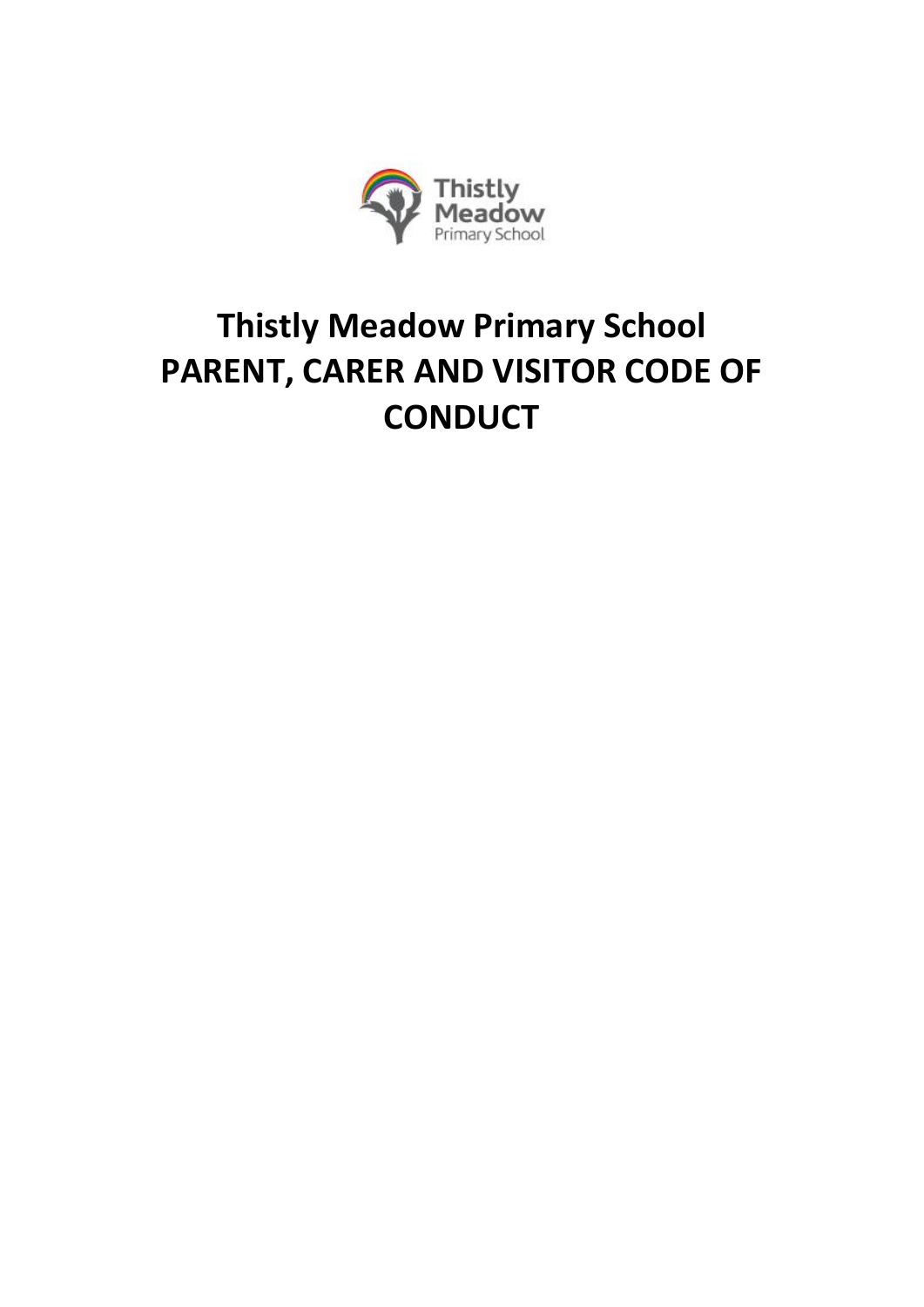# **Thistly Meadow Primary School**

## **PARENT, CARER AND VISITOR CODE OF CONDUCT**

At Thistly Meadow Primary School we are very fortunate to have supportive and friendly parents.

Our parents recognise that educating children is a process that involves partnership between home and school and understand the importance of a good working relationship to equip children with the necessary skills for adulthood. For these reasons we welcome and encourage parents/carers to participate fully in the life of our school.

The purpose of this policy is to provide a reminder to all parent/carers and visitors to our school about expected conduct so that we can work together to ensure a safe and positive school environment for our children.

#### **RESPECT AND CONCERN FOR OTHERS AND THEIR RIGHTS**

This guidance supports implementation of the Home-School Agreement. We expect parents and carers to show respect and concern for others by: -

- Supporting the respectful ethos of our school by setting a good example in their own speech and behaviour towards all members of the school community
- Working together with teachers for the benefit of children. This includes approaching the school to resolve any issues of concern and to discuss and clarify specific events in order to bring about a positive solution
- Reinforcing the school's policy on Behaviour
- Respecting the learning environment appropriately (both in school and off site)
- Parking with consideration and respect for others when delivering and collecting children from school.

In order to support a peaceful and safe school environment, the school does not tolerate:

Disruptive behaviour which interferes with the operation of a classroom, an office area or any other part of the school grounds;

Using loud and/or offensive language or displaying temper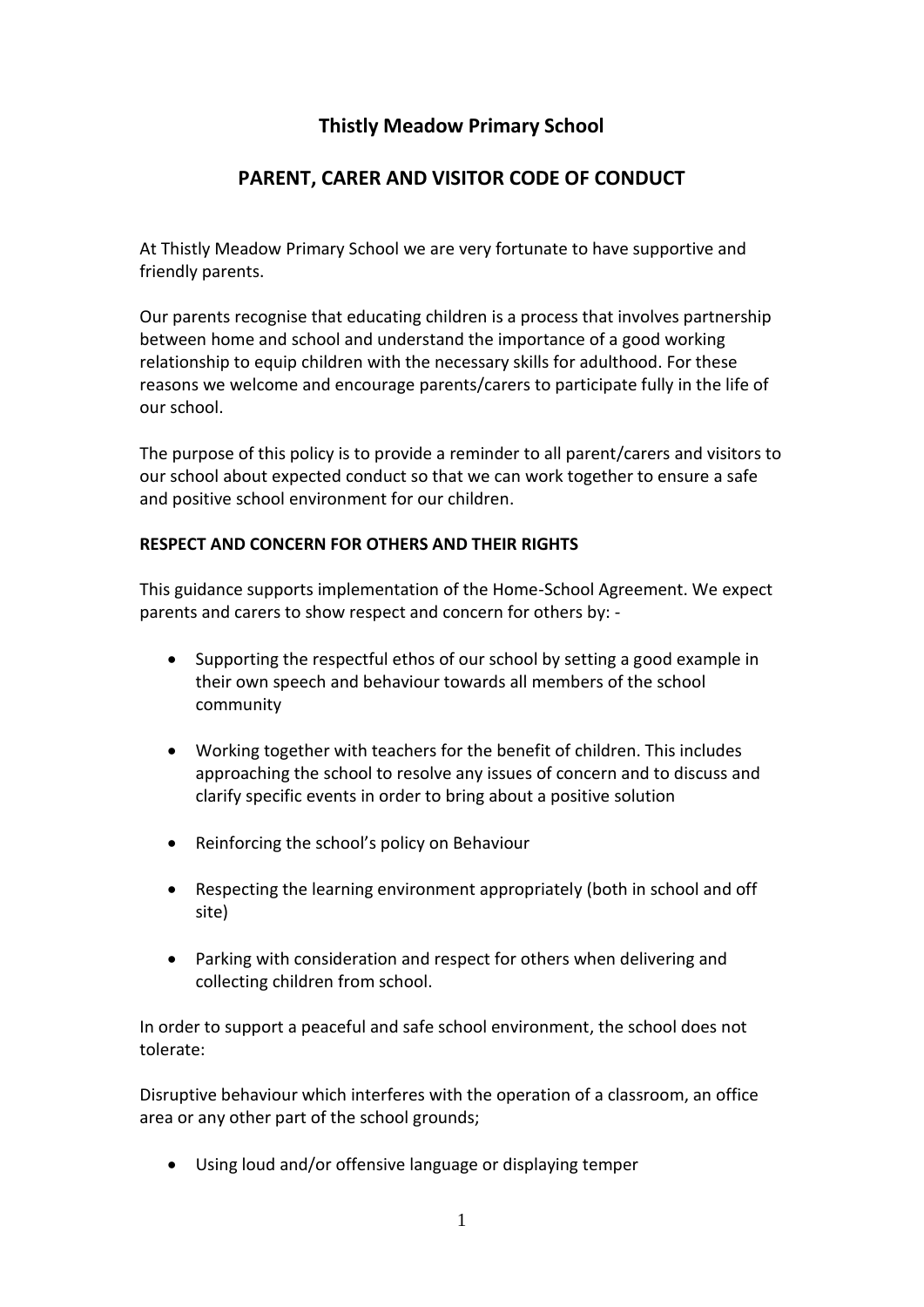- Threatening harm or the use of physical aggression towards another adult or child. This includes approaching someone else's child in order to discuss or chastise them and physical punishment against your own child on school premises.
- Physically intimidating a person i.e. standing very close to them
- Discriminatory comments

School premises are private property and parents will generally have permission from the school to be on school premises. However, in cases of abuse or threats to staff, pupils or other parents, the schools may ban parents from entering the school in line with section 547 of the Education Act 1996.

Some actions may constitute an assault with legal consequences:

- Damaging or destroying school property;
- Abusive, threatening, malicious or inflammatory emails, phone or social network messages (see below)
- Smoking and consumption of alcohol or other drugs or accessing the school site whilst intoxicated

The above behaviours on school premises will be reported to the appropriate authorities and the school may prohibit an offending adult from entering the school grounds to safeguard our school community.

If there are reasonable grounds for suspecting that someone has committed an offence under section 547 then the offender can be removed from the school. The removal may be effected by a police officer or a person authorised by the Local Authority.

## **SOCIAL MEDIA**

Social media websites are being used increasingly to fuel campaigns and complaints against schools, Head teachers, school staff, and in some cases other parents/pupils. Thistly Meadow Primary School considers the use of social media websites being used in this way as unacceptable and not in the best interests of the children or the whole school community. Any concerns you may have must be made through the appropriate channels by speaking to the Class Teacher, the Head teacher or the Chair of Governors, so they can be dealt with fairly, appropriately and effectively for all concerned.

In the event that any pupil or parent/carer of a child/ren being educated at Thistly Meadow Primary School is found to be posting libelous or defamatory comments on Facebook (**either in private groups or public posts**) or other social network sites, they will be reported to the appropriate 'report abuse' section of the network site. All social network sites have clear rules about the content which can be posted on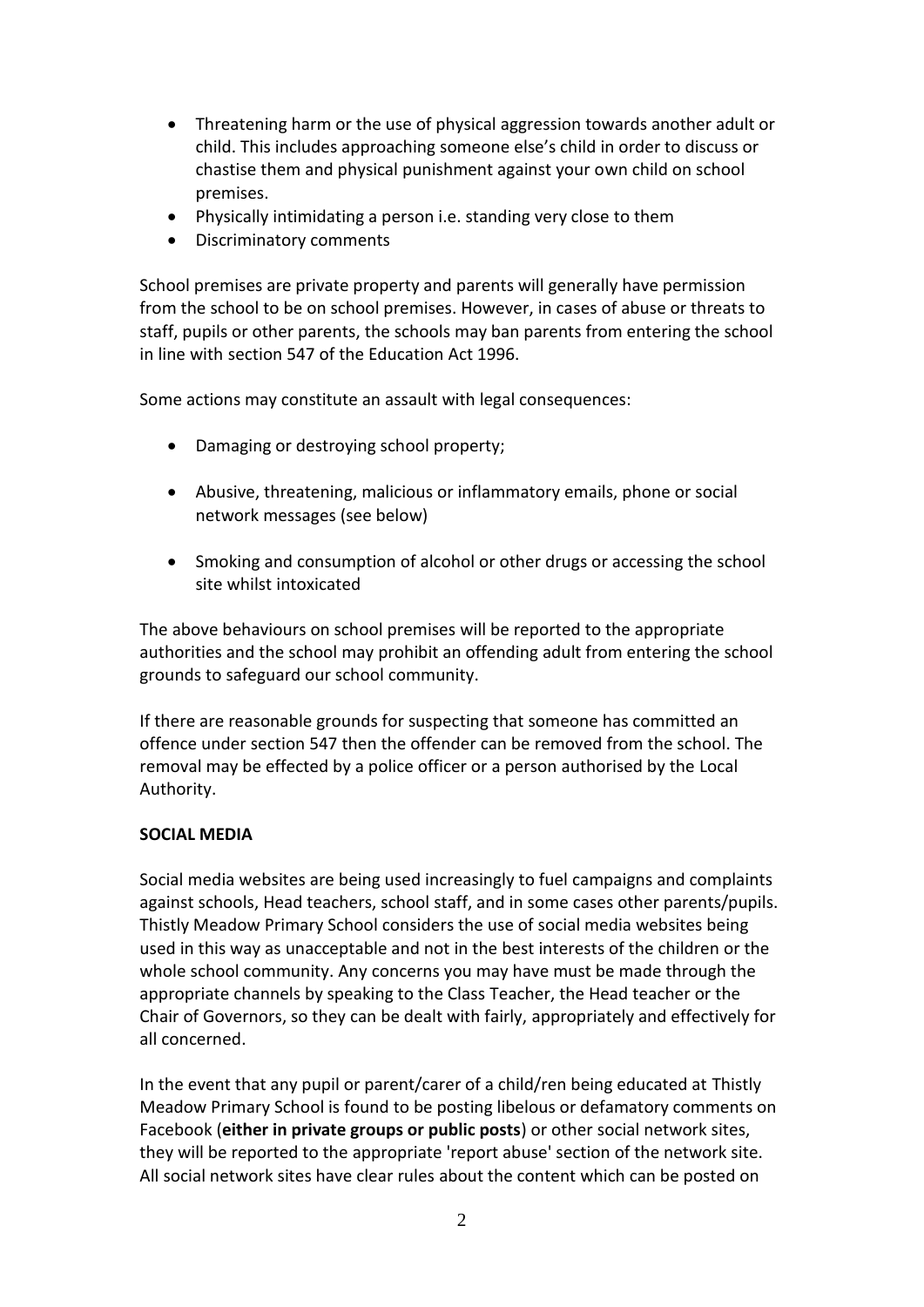the site and they provide robust mechanisms to report contact or activity which breaches this. The school will also expect that any parent/carer or pupil removes such comments immediately.

In serious cases the school will also consider its legal options to deal with any such misuse of social networking and other sites.

#### **CYBER BULLYING**

Additionally, staff in schools may become targets of abuse by cyber bullying which can have a significant impact on their health and wellbeing. This may consist of threats, harassment, embarrassment, humiliation, defamation or impersonation. It may take the form of general insults or prejudice based abuse e.g. homophobic, sexist, racist and other forms of discrimination. It may involve email, virtual learning environments, chat rooms, websites, social networking sites, mobile and landline phones, digital cameras, games and virtual world sites.

The school operates a zero tolerance policy towards direct or indirect harassment, assault or bullying against any member of staff, volunteers and governors. This includes the use of cyber bullying and electronic communications to facilitate the act.

In serious cases the school will consider its legal options to deal with any such misuse of social networking and cyber bullying, and will obtain guidance from its Legal Services team at the Local Authority, Leicestershire County Council.

## **PUBLICATION OF DIGITAL MEDIA**

Parents/carers and visitors are strictly prohibited from making available photographs or videos of pupils and staff at Thistly Meadow to the public domain. This includes paper publications and social media sites such as, but not limited to, Facebook, Instagram, You Tube etc. This applies to all school events such as performances, sports days, special events, PTA events etc.

In the event that any pupil or parent/carer of a child/ren being educated at Thistly Meadow Primary School is found to be posting digital content in the public domain such as, but not limited to, the sites above, the school will expect that any parent/carer removes such content immediately.

## **PROCEDURE**

If a parent/carer behaves in an unacceptable way towards a member of the school community, the Head teacher or appropriate senior staff will seek to resolve the situation through discussion and mediation. If necessary, the school's complaints procedures will be followed.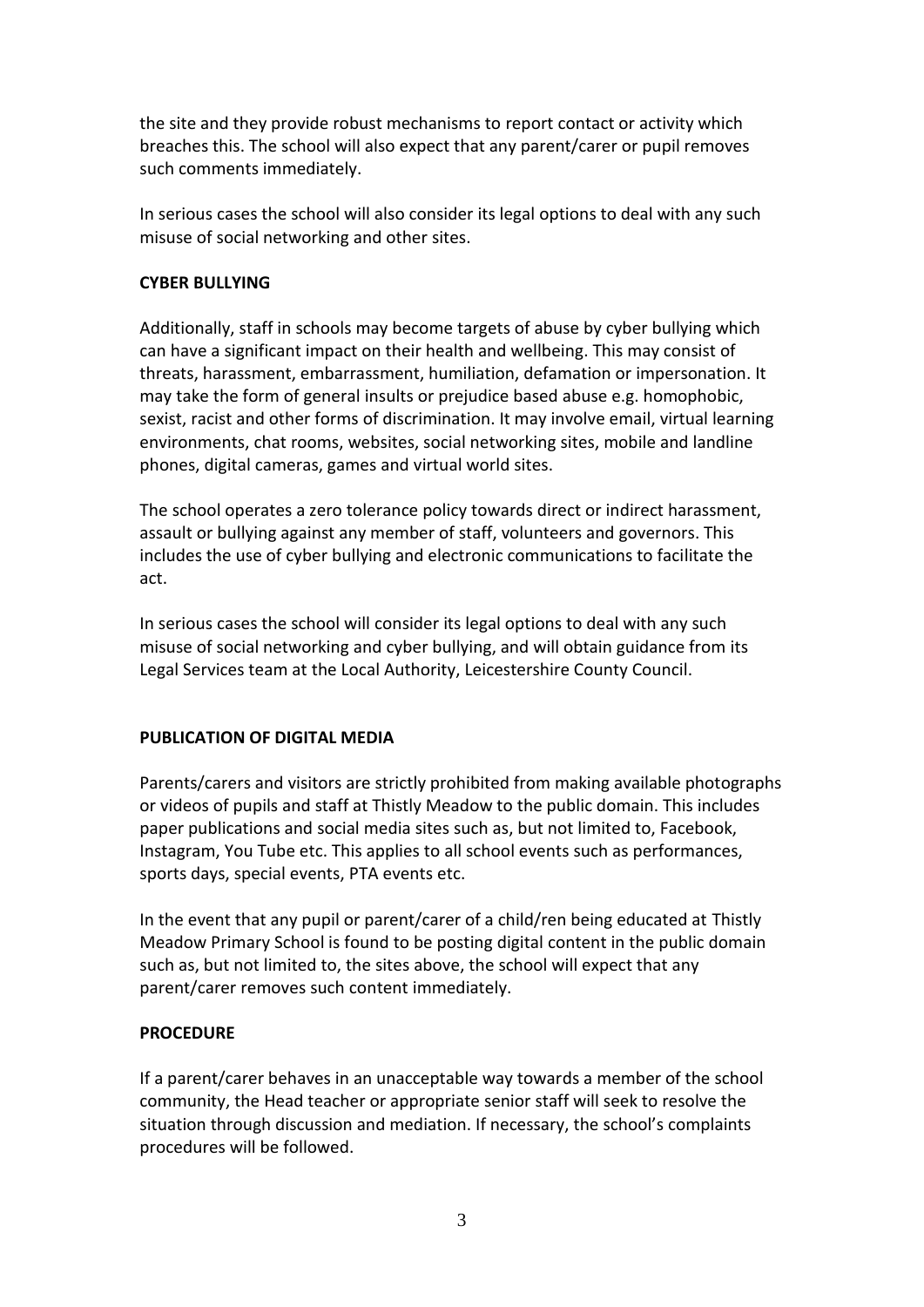Where all procedures have been exhausted, and aggression or intimidation continue, or where there is an extreme act of violence, a parent or carer may be banned by the Head teacher from the school premises for a period of time, subject to review. However, this may be with **immediate** effect if the Head teacher believes there is a potential health and safety risk to staff or pupils. In imposing a ban, the following steps will be taken:

1. The parent/carer will be informed, in writing, that he/she is banned from the premises, subject to review, and what will happen if the ban is breached, e.g. that police involvement or an injunction application may follow.

2. Where an assault has led to a ban, a statement indicating that the matter has been reported to the Local authority and the Police will be included.

3. The Chair of Governors/Local Authority will be informed of the ban.

4. Where appropriate, arrangements for pupils being delivered to, and collected from the school gate will be clarified.

The Local Authority itself may take action where behaviour is unacceptable or there are serious breaches of this policy or health and safety legislation. In implementing this policy, the school will, as appropriate, seek advice from the Local Authority's education, health and safety and legal departments, to ensure fairness and consistency.

#### **REPORTING**

Incidents may be reported to the local Police and the Local Authority and will be recorded on the Local Authority's Health and Safety reporting system, Assessnet. Clear, detailed records of events including witness statements will be kept and may be used in any following legal action.

We trust that parents, carers and visitors will fully support this Code of Conduct.

This policy will be reviewed in 2025, unless there are material changes in the interim.